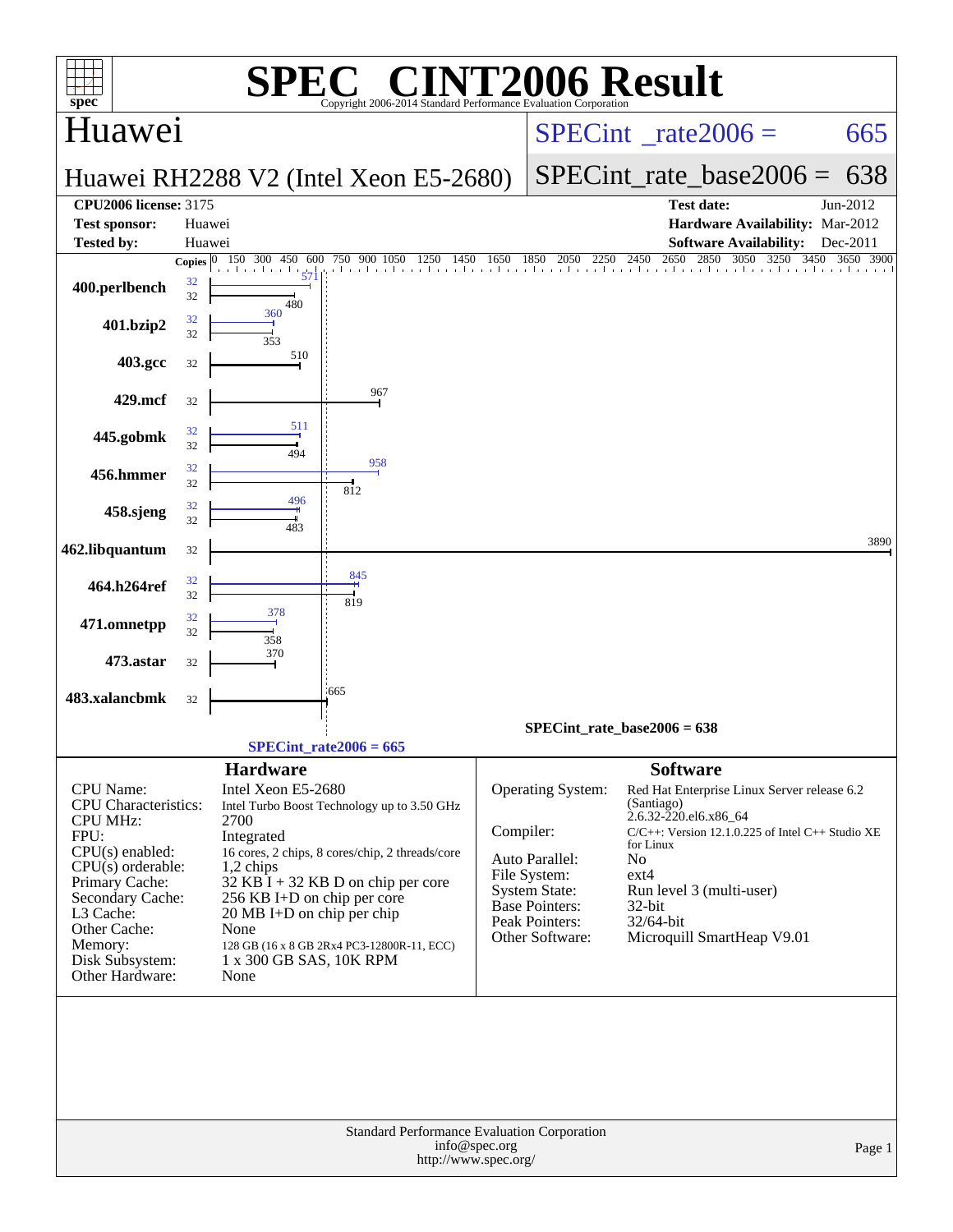

#### Huawei

#### SPECint rate $2006 = 665$

Huawei RH2288 V2 (Intel Xeon E5-2680)

[SPECint\\_rate\\_base2006 =](http://www.spec.org/auto/cpu2006/Docs/result-fields.html#SPECintratebase2006)  $638$ 

**[CPU2006 license:](http://www.spec.org/auto/cpu2006/Docs/result-fields.html#CPU2006license)** 3175 **[Test date:](http://www.spec.org/auto/cpu2006/Docs/result-fields.html#Testdate)** Jun-2012

**[Test sponsor:](http://www.spec.org/auto/cpu2006/Docs/result-fields.html#Testsponsor)** Huawei **[Hardware Availability:](http://www.spec.org/auto/cpu2006/Docs/result-fields.html#HardwareAvailability)** Mar-2012 **[Tested by:](http://www.spec.org/auto/cpu2006/Docs/result-fields.html#Testedby)** Huawei **[Software Availability:](http://www.spec.org/auto/cpu2006/Docs/result-fields.html#SoftwareAvailability)** Dec-2011

#### **[Results Table](http://www.spec.org/auto/cpu2006/Docs/result-fields.html#ResultsTable)**

|                                                                                                          | <b>Base</b>   |                |              |                |            |                |                  | <b>Peak</b>   |                |              |                |              |                |              |  |
|----------------------------------------------------------------------------------------------------------|---------------|----------------|--------------|----------------|------------|----------------|------------------|---------------|----------------|--------------|----------------|--------------|----------------|--------------|--|
| <b>Benchmark</b>                                                                                         | <b>Copies</b> | <b>Seconds</b> | <b>Ratio</b> | <b>Seconds</b> | Ratio      | <b>Seconds</b> | Ratio            | <b>Copies</b> | <b>Seconds</b> | <b>Ratio</b> | <b>Seconds</b> | <b>Ratio</b> | <b>Seconds</b> | <b>Ratio</b> |  |
| 400.perlbench                                                                                            | 32            | 651            | 480          | 653            | 479        | 652            | 480              | 32            | 548            | 571          | 547            | 571          | 551            | 567          |  |
| 401.bzip2                                                                                                | 32            | 874            | 353          | 877            | 352        | 875            | 353              | 32            | 860            | 359          | 857            | 360          | 856            | 361          |  |
| $403.\mathrm{gcc}$                                                                                       | 32            | 508            | 507          | 505            | 510        | 504            | 511              | 32            | 508            | 507          | 505            | 510          | 504            | 511          |  |
| $429$ .mcf                                                                                               | 32            | 302            | 968          | 302            | 965        | 302            | 967              | 32            | 302            | 968          | 302            | 965          | 302            | 967          |  |
| $445$ .gobmk                                                                                             | 32            | 673            | 499          | 687            | 488        | 679            | 494              | 32            | 662            | 507          | 657            | 511          | 657            | 511          |  |
| 456.hmmer                                                                                                | 32            | 370            | 807          | 365            | 818        | 368            | 812              | 32            | 312            | 958          | 311            | 960          | 312            | 958          |  |
| $458$ .sjeng                                                                                             | 32            | 786            | 492          | 802            | 483        | 802            | 483              | 32            | 780            | 496          | 758            | 511          | 781            | 496          |  |
| 462.libquantum                                                                                           | 32            | 171            | 3880         | 171            | 3890       | 171            | 3890             | 32            | 171            | 3880         | 171            | 3890         | 171            | 3890         |  |
| 464.h264ref                                                                                              | 32            | 865            | 819          | 862            | 821        | 864            | 819              | 32            | 838            | 845          | 858            | 825          | 838            | 845          |  |
| 471.omnetpp                                                                                              | 32            | 558            | 359          | 558            | 358        | 559            | 358              | 32            | 528            | 379          | 529            | 378          | 529            | 378          |  |
| $473$ . astar                                                                                            | 32            | 605            | 372          | 607            | <b>370</b> | 608            | 370l             | 32            | 605            | 372          | 607            | 370          | 608            | 370          |  |
| 483.xalancbmk                                                                                            | 32            | 330            | 669          | 332            | 665        | 333            | 663 <sup>I</sup> | 32            | 330            | 669          | 332            | 665          | 333            | 663          |  |
| Results appear in the order in which they were run. Bold underlined text indicates a median measurement. |               |                |              |                |            |                |                  |               |                |              |                |              |                |              |  |

#### **[Submit Notes](http://www.spec.org/auto/cpu2006/Docs/result-fields.html#SubmitNotes)**

 The numactl mechanism was used to bind copies to processors. The config file option 'submit' was used to generate numactl commands to bind each copy to a specific processor. For details, please see the config file.

#### **[Operating System Notes](http://www.spec.org/auto/cpu2006/Docs/result-fields.html#OperatingSystemNotes)**

 Stack size set to unlimited using "ulimit -s unlimited" Transparent Huge Pages enabled with: echo always > /sys/kernel/mm/redhat\_transparent\_hugepage/enabled Filesystem page cache cleared with:<br>echo 1> /proc/sys/vm/drop cac /proc/sys/vm/drop\_caches runspec command invoked through numactl i.e.: numactl --interleave=all runspec <etc> Select only test related files when installing the operating system

#### **[Platform Notes](http://www.spec.org/auto/cpu2006/Docs/result-fields.html#PlatformNotes)**

 BIOS configuration: Set Power Efficiency Mode to Performance Baseboard Management Controller used to adjust the fan speed to 100% Sysinfo program /spec/config/sysinfo.rev6800 \$Rev: 6800 \$ \$Date:: 2011-10-11 #\$ 6f2ebdff5032aaa42e583f96b07f99d3 running on RH62-rebuild Sat Jun 30 10:37:21 2012

 This section contains SUT (System Under Test) info as seen by some common utilities. To remove or add to this section, see: <http://www.spec.org/cpu2006/Docs/config.html#sysinfo> Continued on next page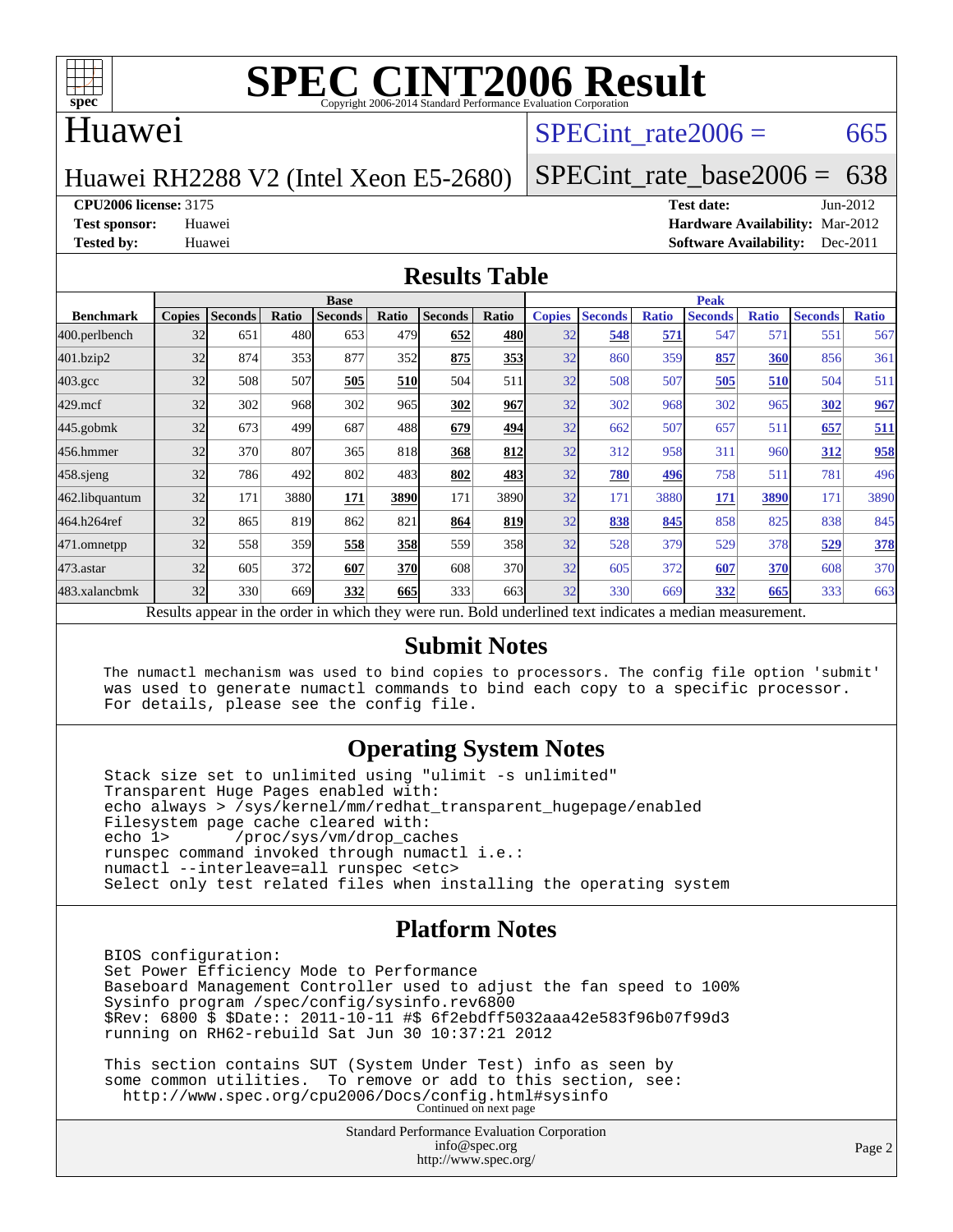

#### Huawei

SPECint rate $2006 = 665$ 

Huawei RH2288 V2 (Intel Xeon E5-2680)

**[Tested by:](http://www.spec.org/auto/cpu2006/Docs/result-fields.html#Testedby)** Huawei **[Software Availability:](http://www.spec.org/auto/cpu2006/Docs/result-fields.html#SoftwareAvailability)** Dec-2011

[SPECint\\_rate\\_base2006 =](http://www.spec.org/auto/cpu2006/Docs/result-fields.html#SPECintratebase2006)  $638$ **[CPU2006 license:](http://www.spec.org/auto/cpu2006/Docs/result-fields.html#CPU2006license)** 3175 **[Test date:](http://www.spec.org/auto/cpu2006/Docs/result-fields.html#Testdate)** Jun-2012 **[Test sponsor:](http://www.spec.org/auto/cpu2006/Docs/result-fields.html#Testsponsor)** Huawei **[Hardware Availability:](http://www.spec.org/auto/cpu2006/Docs/result-fields.html#HardwareAvailability)** Mar-2012

#### **[Platform Notes \(Continued\)](http://www.spec.org/auto/cpu2006/Docs/result-fields.html#PlatformNotes)**

 From /proc/cpuinfo model name : Genuine Intel(R) CPU @ 2.70GHz 2 "physical id"s (chips) 32 "processors" cores, siblings (Caution: counting these is hw and system dependent. The following excerpts from /proc/cpuinfo might not be reliable. Use with caution.) cpu cores : 8 siblings : 16 physical 0: cores 0 1 2 3 4 5 6 7 physical 1: cores 0 1 2 3 4 5 6 7 cache size : 20480 KB From /proc/meminfo MemTotal: 132124032 kB<br>Hugebages Total: 0 HugePages\_Total: 0 Hugepagesize: 2048 kB From /etc/\*release\* /etc/\*version\* redhat-release: Red Hat Enterprise Linux Server release 6.2 (Santiago) system-release: Red Hat Enterprise Linux Server release 6.2 (Santiago) system-release-cpe: cpe:/o:redhat:enterprise\_linux:6server:ga:server uname -a: Linux RH62-rebuild 2.6.32-220.el6.x86\_64 #1 SMP Wed Nov 9 08:03:13 EST 2011 x86\_64 x86\_64 x86\_64 GNU/Linux run-level 3 Jun 30 10:30 SPEC is set to: /spec Filesystem Type Size Used Avail Use% Mounted on<br>
/dev/sdal ext4 289G 46G 228G 17% / /dev/sda1 ext4 289G 46G 228G 17% / Additional information from dmidecode: (End of data from sysinfo program)

#### **[General Notes](http://www.spec.org/auto/cpu2006/Docs/result-fields.html#GeneralNotes)**

Environment variables set by runspec before the start of the run: LD\_LIBRARY\_PATH = "/spec/libs/32:/spec/libs/64"

 Binaries compiled on a system with 1x Core i7-860 CPU + 8GB memory using RHEL5.5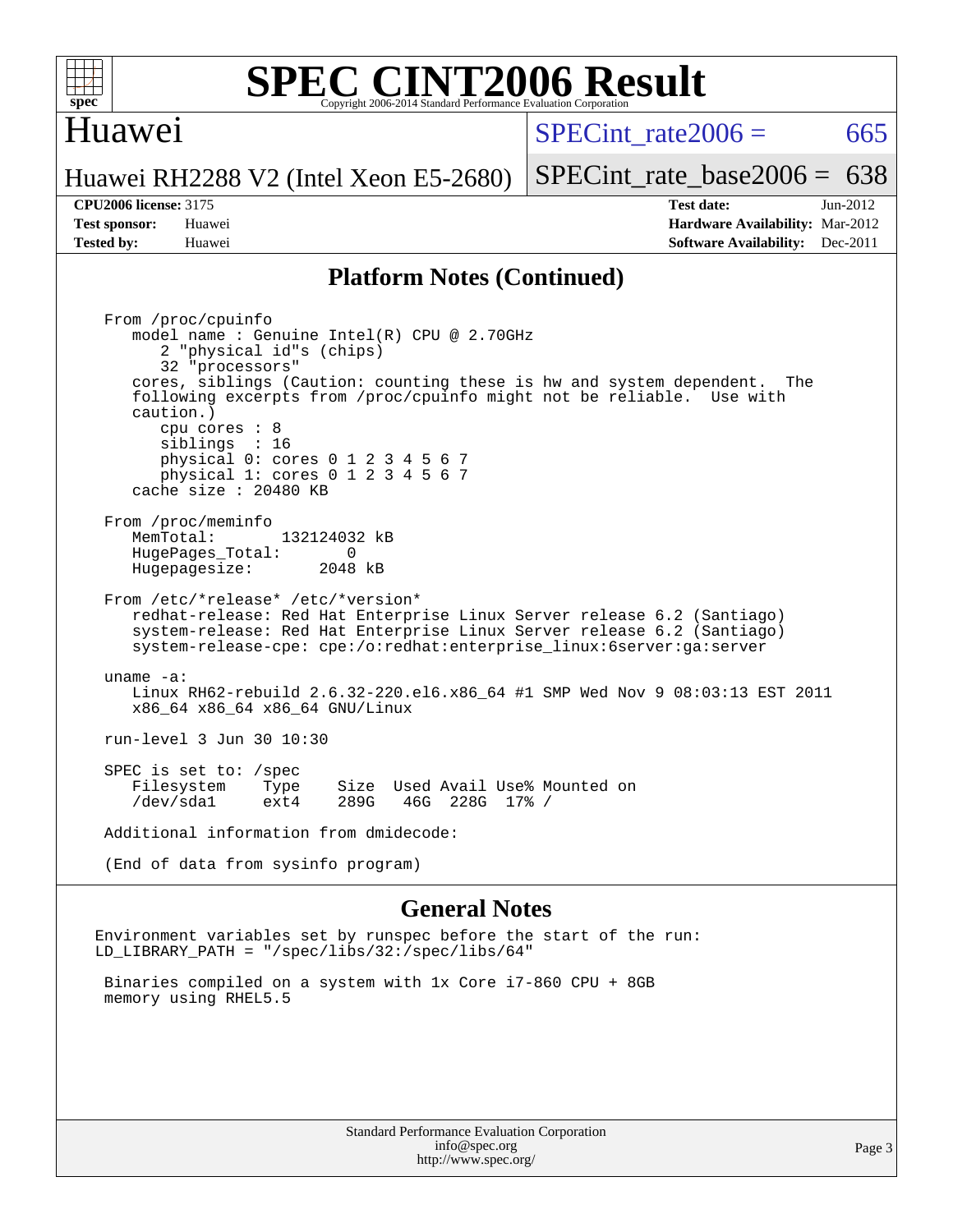

#### Huawei

SPECint rate $2006 = 665$ 

Huawei RH2288 V2 (Intel Xeon E5-2680)

**[CPU2006 license:](http://www.spec.org/auto/cpu2006/Docs/result-fields.html#CPU2006license)** 3175 **[Test date:](http://www.spec.org/auto/cpu2006/Docs/result-fields.html#Testdate)** Jun-2012

[SPECint\\_rate\\_base2006 =](http://www.spec.org/auto/cpu2006/Docs/result-fields.html#SPECintratebase2006)  $638$ 

**[Test sponsor:](http://www.spec.org/auto/cpu2006/Docs/result-fields.html#Testsponsor)** Huawei **[Hardware Availability:](http://www.spec.org/auto/cpu2006/Docs/result-fields.html#HardwareAvailability)** Mar-2012 **[Tested by:](http://www.spec.org/auto/cpu2006/Docs/result-fields.html#Testedby)** Huawei **[Software Availability:](http://www.spec.org/auto/cpu2006/Docs/result-fields.html#SoftwareAvailability)** Dec-2011

### **[Base Compiler Invocation](http://www.spec.org/auto/cpu2006/Docs/result-fields.html#BaseCompilerInvocation)**

[C benchmarks](http://www.spec.org/auto/cpu2006/Docs/result-fields.html#Cbenchmarks):  $\text{icc}$   $-\text{m32}$ 

[C++ benchmarks:](http://www.spec.org/auto/cpu2006/Docs/result-fields.html#CXXbenchmarks) [icpc -m32](http://www.spec.org/cpu2006/results/res2012q3/cpu2006-20120702-23317.flags.html#user_CXXbase_intel_icpc_4e5a5ef1a53fd332b3c49e69c3330699)

**[Base Portability Flags](http://www.spec.org/auto/cpu2006/Docs/result-fields.html#BasePortabilityFlags)**

 400.perlbench: [-DSPEC\\_CPU\\_LINUX\\_IA32](http://www.spec.org/cpu2006/results/res2012q3/cpu2006-20120702-23317.flags.html#b400.perlbench_baseCPORTABILITY_DSPEC_CPU_LINUX_IA32) 462.libquantum: [-DSPEC\\_CPU\\_LINUX](http://www.spec.org/cpu2006/results/res2012q3/cpu2006-20120702-23317.flags.html#b462.libquantum_baseCPORTABILITY_DSPEC_CPU_LINUX) 483.xalancbmk: [-DSPEC\\_CPU\\_LINUX](http://www.spec.org/cpu2006/results/res2012q3/cpu2006-20120702-23317.flags.html#b483.xalancbmk_baseCXXPORTABILITY_DSPEC_CPU_LINUX)

### **[Base Optimization Flags](http://www.spec.org/auto/cpu2006/Docs/result-fields.html#BaseOptimizationFlags)**

[C benchmarks](http://www.spec.org/auto/cpu2006/Docs/result-fields.html#Cbenchmarks):

[-xSSE4.2](http://www.spec.org/cpu2006/results/res2012q3/cpu2006-20120702-23317.flags.html#user_CCbase_f-xSSE42_f91528193cf0b216347adb8b939d4107) [-ipo](http://www.spec.org/cpu2006/results/res2012q3/cpu2006-20120702-23317.flags.html#user_CCbase_f-ipo) [-O3](http://www.spec.org/cpu2006/results/res2012q3/cpu2006-20120702-23317.flags.html#user_CCbase_f-O3) [-no-prec-div](http://www.spec.org/cpu2006/results/res2012q3/cpu2006-20120702-23317.flags.html#user_CCbase_f-no-prec-div) [-opt-prefetch](http://www.spec.org/cpu2006/results/res2012q3/cpu2006-20120702-23317.flags.html#user_CCbase_f-opt-prefetch) [-opt-mem-layout-trans=3](http://www.spec.org/cpu2006/results/res2012q3/cpu2006-20120702-23317.flags.html#user_CCbase_f-opt-mem-layout-trans_a7b82ad4bd7abf52556d4961a2ae94d5)

[C++ benchmarks:](http://www.spec.org/auto/cpu2006/Docs/result-fields.html#CXXbenchmarks)

[-xSSE4.2](http://www.spec.org/cpu2006/results/res2012q3/cpu2006-20120702-23317.flags.html#user_CXXbase_f-xSSE42_f91528193cf0b216347adb8b939d4107) [-ipo](http://www.spec.org/cpu2006/results/res2012q3/cpu2006-20120702-23317.flags.html#user_CXXbase_f-ipo) [-O3](http://www.spec.org/cpu2006/results/res2012q3/cpu2006-20120702-23317.flags.html#user_CXXbase_f-O3) [-no-prec-div](http://www.spec.org/cpu2006/results/res2012q3/cpu2006-20120702-23317.flags.html#user_CXXbase_f-no-prec-div) [-opt-prefetch](http://www.spec.org/cpu2006/results/res2012q3/cpu2006-20120702-23317.flags.html#user_CXXbase_f-opt-prefetch) [-opt-mem-layout-trans=3](http://www.spec.org/cpu2006/results/res2012q3/cpu2006-20120702-23317.flags.html#user_CXXbase_f-opt-mem-layout-trans_a7b82ad4bd7abf52556d4961a2ae94d5) [-Wl,-z,muldefs](http://www.spec.org/cpu2006/results/res2012q3/cpu2006-20120702-23317.flags.html#user_CXXbase_link_force_multiple1_74079c344b956b9658436fd1b6dd3a8a) [-L/smartheap -lsmartheap](http://www.spec.org/cpu2006/results/res2012q3/cpu2006-20120702-23317.flags.html#user_CXXbase_SmartHeap_7c9e394a5779e1a7fec7c221e123830c)

#### **[Base Other Flags](http://www.spec.org/auto/cpu2006/Docs/result-fields.html#BaseOtherFlags)**

[C benchmarks](http://www.spec.org/auto/cpu2006/Docs/result-fields.html#Cbenchmarks):

403.gcc: [-Dalloca=\\_alloca](http://www.spec.org/cpu2006/results/res2012q3/cpu2006-20120702-23317.flags.html#b403.gcc_baseEXTRA_CFLAGS_Dalloca_be3056838c12de2578596ca5467af7f3)

### **[Peak Compiler Invocation](http://www.spec.org/auto/cpu2006/Docs/result-fields.html#PeakCompilerInvocation)**

[C benchmarks \(except as noted below\)](http://www.spec.org/auto/cpu2006/Docs/result-fields.html#Cbenchmarksexceptasnotedbelow): [icc -m32](http://www.spec.org/cpu2006/results/res2012q3/cpu2006-20120702-23317.flags.html#user_CCpeak_intel_icc_5ff4a39e364c98233615fdd38438c6f2) 400.perlbench: [icc -m64](http://www.spec.org/cpu2006/results/res2012q3/cpu2006-20120702-23317.flags.html#user_peakCCLD400_perlbench_intel_icc_64bit_bda6cc9af1fdbb0edc3795bac97ada53) 401.bzip2: [icc -m64](http://www.spec.org/cpu2006/results/res2012q3/cpu2006-20120702-23317.flags.html#user_peakCCLD401_bzip2_intel_icc_64bit_bda6cc9af1fdbb0edc3795bac97ada53)

456.hmmer: [icc -m64](http://www.spec.org/cpu2006/results/res2012q3/cpu2006-20120702-23317.flags.html#user_peakCCLD456_hmmer_intel_icc_64bit_bda6cc9af1fdbb0edc3795bac97ada53)

458.sjeng: [icc -m64](http://www.spec.org/cpu2006/results/res2012q3/cpu2006-20120702-23317.flags.html#user_peakCCLD458_sjeng_intel_icc_64bit_bda6cc9af1fdbb0edc3795bac97ada53)

```
C++ benchmarks: 
    icpc -m32
```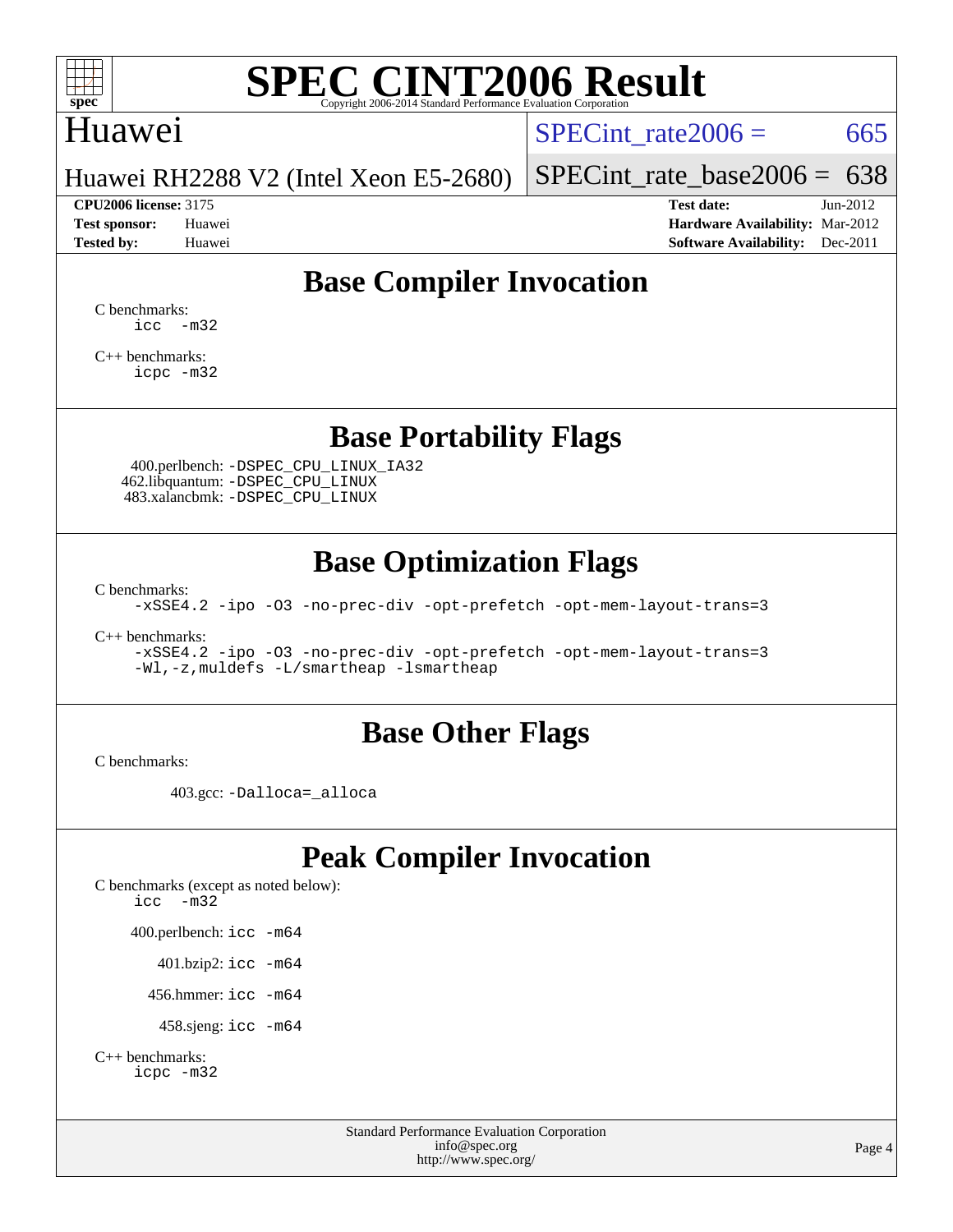

### Huawei

SPECint rate $2006 = 665$ 

Huawei RH2288 V2 (Intel Xeon E5-2680)

[SPECint\\_rate\\_base2006 =](http://www.spec.org/auto/cpu2006/Docs/result-fields.html#SPECintratebase2006)  $638$ 

**[CPU2006 license:](http://www.spec.org/auto/cpu2006/Docs/result-fields.html#CPU2006license)** 3175 **[Test date:](http://www.spec.org/auto/cpu2006/Docs/result-fields.html#Testdate)** Jun-2012 **[Test sponsor:](http://www.spec.org/auto/cpu2006/Docs/result-fields.html#Testsponsor)** Huawei **[Hardware Availability:](http://www.spec.org/auto/cpu2006/Docs/result-fields.html#HardwareAvailability)** Mar-2012 **[Tested by:](http://www.spec.org/auto/cpu2006/Docs/result-fields.html#Testedby)** Huawei **[Software Availability:](http://www.spec.org/auto/cpu2006/Docs/result-fields.html#SoftwareAvailability)** Dec-2011

### **[Peak Portability Flags](http://www.spec.org/auto/cpu2006/Docs/result-fields.html#PeakPortabilityFlags)**

 400.perlbench: [-DSPEC\\_CPU\\_LP64](http://www.spec.org/cpu2006/results/res2012q3/cpu2006-20120702-23317.flags.html#b400.perlbench_peakCPORTABILITY_DSPEC_CPU_LP64) [-DSPEC\\_CPU\\_LINUX\\_X64](http://www.spec.org/cpu2006/results/res2012q3/cpu2006-20120702-23317.flags.html#b400.perlbench_peakCPORTABILITY_DSPEC_CPU_LINUX_X64) 401.bzip2: [-DSPEC\\_CPU\\_LP64](http://www.spec.org/cpu2006/results/res2012q3/cpu2006-20120702-23317.flags.html#suite_peakCPORTABILITY401_bzip2_DSPEC_CPU_LP64) 456.hmmer: [-DSPEC\\_CPU\\_LP64](http://www.spec.org/cpu2006/results/res2012q3/cpu2006-20120702-23317.flags.html#suite_peakCPORTABILITY456_hmmer_DSPEC_CPU_LP64) 458.sjeng: [-DSPEC\\_CPU\\_LP64](http://www.spec.org/cpu2006/results/res2012q3/cpu2006-20120702-23317.flags.html#suite_peakCPORTABILITY458_sjeng_DSPEC_CPU_LP64) 462.libquantum: [-DSPEC\\_CPU\\_LINUX](http://www.spec.org/cpu2006/results/res2012q3/cpu2006-20120702-23317.flags.html#b462.libquantum_peakCPORTABILITY_DSPEC_CPU_LINUX) 483.xalancbmk: [-DSPEC\\_CPU\\_LINUX](http://www.spec.org/cpu2006/results/res2012q3/cpu2006-20120702-23317.flags.html#b483.xalancbmk_peakCXXPORTABILITY_DSPEC_CPU_LINUX)

## **[Peak Optimization Flags](http://www.spec.org/auto/cpu2006/Docs/result-fields.html#PeakOptimizationFlags)**

[C benchmarks](http://www.spec.org/auto/cpu2006/Docs/result-fields.html#Cbenchmarks):

 400.perlbench: [-xSSE4.2](http://www.spec.org/cpu2006/results/res2012q3/cpu2006-20120702-23317.flags.html#user_peakPASS2_CFLAGSPASS2_LDCFLAGS400_perlbench_f-xSSE42_f91528193cf0b216347adb8b939d4107)(pass 2) [-prof-gen](http://www.spec.org/cpu2006/results/res2012q3/cpu2006-20120702-23317.flags.html#user_peakPASS1_CFLAGSPASS1_LDCFLAGS400_perlbench_prof_gen_e43856698f6ca7b7e442dfd80e94a8fc)(pass 1) [-ipo](http://www.spec.org/cpu2006/results/res2012q3/cpu2006-20120702-23317.flags.html#user_peakPASS2_CFLAGSPASS2_LDCFLAGS400_perlbench_f-ipo)(pass 2) [-O3](http://www.spec.org/cpu2006/results/res2012q3/cpu2006-20120702-23317.flags.html#user_peakPASS2_CFLAGSPASS2_LDCFLAGS400_perlbench_f-O3)(pass 2) [-no-prec-div](http://www.spec.org/cpu2006/results/res2012q3/cpu2006-20120702-23317.flags.html#user_peakPASS2_CFLAGSPASS2_LDCFLAGS400_perlbench_f-no-prec-div)(pass 2) [-prof-use](http://www.spec.org/cpu2006/results/res2012q3/cpu2006-20120702-23317.flags.html#user_peakPASS2_CFLAGSPASS2_LDCFLAGS400_perlbench_prof_use_bccf7792157ff70d64e32fe3e1250b55)(pass 2) [-auto-ilp32](http://www.spec.org/cpu2006/results/res2012q3/cpu2006-20120702-23317.flags.html#user_peakCOPTIMIZE400_perlbench_f-auto-ilp32)  $401.bzip2: -xSSE4.2(pass 2) -prof-qen(pass 1) -ipo(pass 2)$  $401.bzip2: -xSSE4.2(pass 2) -prof-qen(pass 1) -ipo(pass 2)$  $401.bzip2: -xSSE4.2(pass 2) -prof-qen(pass 1) -ipo(pass 2)$  $401.bzip2: -xSSE4.2(pass 2) -prof-qen(pass 1) -ipo(pass 2)$  $401.bzip2: -xSSE4.2(pass 2) -prof-qen(pass 1) -ipo(pass 2)$ [-O3](http://www.spec.org/cpu2006/results/res2012q3/cpu2006-20120702-23317.flags.html#user_peakPASS2_CFLAGSPASS2_LDCFLAGS401_bzip2_f-O3)(pass 2) [-no-prec-div](http://www.spec.org/cpu2006/results/res2012q3/cpu2006-20120702-23317.flags.html#user_peakPASS2_CFLAGSPASS2_LDCFLAGS401_bzip2_f-no-prec-div)(pass 2) [-prof-use](http://www.spec.org/cpu2006/results/res2012q3/cpu2006-20120702-23317.flags.html#user_peakPASS2_CFLAGSPASS2_LDCFLAGS401_bzip2_prof_use_bccf7792157ff70d64e32fe3e1250b55)(pass 2) [-opt-prefetch](http://www.spec.org/cpu2006/results/res2012q3/cpu2006-20120702-23317.flags.html#user_peakCOPTIMIZE401_bzip2_f-opt-prefetch) [-auto-ilp32](http://www.spec.org/cpu2006/results/res2012q3/cpu2006-20120702-23317.flags.html#user_peakCOPTIMIZE401_bzip2_f-auto-ilp32) [-ansi-alias](http://www.spec.org/cpu2006/results/res2012q3/cpu2006-20120702-23317.flags.html#user_peakCOPTIMIZE401_bzip2_f-ansi-alias)  $403.\text{sec: basepeak}$  = yes 429.mcf: basepeak = yes 445.gobmk: [-xSSE4.2](http://www.spec.org/cpu2006/results/res2012q3/cpu2006-20120702-23317.flags.html#user_peakPASS2_CFLAGSPASS2_LDCFLAGS445_gobmk_f-xSSE42_f91528193cf0b216347adb8b939d4107)(pass 2) [-prof-gen](http://www.spec.org/cpu2006/results/res2012q3/cpu2006-20120702-23317.flags.html#user_peakPASS1_CFLAGSPASS1_LDCFLAGS445_gobmk_prof_gen_e43856698f6ca7b7e442dfd80e94a8fc)(pass 1) [-prof-use](http://www.spec.org/cpu2006/results/res2012q3/cpu2006-20120702-23317.flags.html#user_peakPASS2_CFLAGSPASS2_LDCFLAGS445_gobmk_prof_use_bccf7792157ff70d64e32fe3e1250b55)(pass 2) [-ansi-alias](http://www.spec.org/cpu2006/results/res2012q3/cpu2006-20120702-23317.flags.html#user_peakCOPTIMIZE445_gobmk_f-ansi-alias) [-opt-mem-layout-trans=3](http://www.spec.org/cpu2006/results/res2012q3/cpu2006-20120702-23317.flags.html#user_peakCOPTIMIZE445_gobmk_f-opt-mem-layout-trans_a7b82ad4bd7abf52556d4961a2ae94d5) 456.hmmer: [-xSSE4.2](http://www.spec.org/cpu2006/results/res2012q3/cpu2006-20120702-23317.flags.html#user_peakCOPTIMIZE456_hmmer_f-xSSE42_f91528193cf0b216347adb8b939d4107) [-ipo](http://www.spec.org/cpu2006/results/res2012q3/cpu2006-20120702-23317.flags.html#user_peakCOPTIMIZE456_hmmer_f-ipo) [-O3](http://www.spec.org/cpu2006/results/res2012q3/cpu2006-20120702-23317.flags.html#user_peakCOPTIMIZE456_hmmer_f-O3) [-no-prec-div](http://www.spec.org/cpu2006/results/res2012q3/cpu2006-20120702-23317.flags.html#user_peakCOPTIMIZE456_hmmer_f-no-prec-div) [-unroll2](http://www.spec.org/cpu2006/results/res2012q3/cpu2006-20120702-23317.flags.html#user_peakCOPTIMIZE456_hmmer_f-unroll_784dae83bebfb236979b41d2422d7ec2) [-auto-ilp32](http://www.spec.org/cpu2006/results/res2012q3/cpu2006-20120702-23317.flags.html#user_peakCOPTIMIZE456_hmmer_f-auto-ilp32) 458.sjeng: [-xSSE4.2](http://www.spec.org/cpu2006/results/res2012q3/cpu2006-20120702-23317.flags.html#user_peakPASS2_CFLAGSPASS2_LDCFLAGS458_sjeng_f-xSSE42_f91528193cf0b216347adb8b939d4107)(pass 2) [-prof-gen](http://www.spec.org/cpu2006/results/res2012q3/cpu2006-20120702-23317.flags.html#user_peakPASS1_CFLAGSPASS1_LDCFLAGS458_sjeng_prof_gen_e43856698f6ca7b7e442dfd80e94a8fc)(pass 1) [-ipo](http://www.spec.org/cpu2006/results/res2012q3/cpu2006-20120702-23317.flags.html#user_peakPASS2_CFLAGSPASS2_LDCFLAGS458_sjeng_f-ipo)(pass 2) [-O3](http://www.spec.org/cpu2006/results/res2012q3/cpu2006-20120702-23317.flags.html#user_peakPASS2_CFLAGSPASS2_LDCFLAGS458_sjeng_f-O3)(pass 2) [-no-prec-div](http://www.spec.org/cpu2006/results/res2012q3/cpu2006-20120702-23317.flags.html#user_peakPASS2_CFLAGSPASS2_LDCFLAGS458_sjeng_f-no-prec-div)(pass 2) [-prof-use](http://www.spec.org/cpu2006/results/res2012q3/cpu2006-20120702-23317.flags.html#user_peakPASS2_CFLAGSPASS2_LDCFLAGS458_sjeng_prof_use_bccf7792157ff70d64e32fe3e1250b55)(pass 2) [-unroll4](http://www.spec.org/cpu2006/results/res2012q3/cpu2006-20120702-23317.flags.html#user_peakCOPTIMIZE458_sjeng_f-unroll_4e5e4ed65b7fd20bdcd365bec371b81f) [-auto-ilp32](http://www.spec.org/cpu2006/results/res2012q3/cpu2006-20120702-23317.flags.html#user_peakCOPTIMIZE458_sjeng_f-auto-ilp32)  $462$ .libquantum: basepeak = yes 464.h264ref: [-xSSE4.2](http://www.spec.org/cpu2006/results/res2012q3/cpu2006-20120702-23317.flags.html#user_peakPASS2_CFLAGSPASS2_LDCFLAGS464_h264ref_f-xSSE42_f91528193cf0b216347adb8b939d4107)(pass 2) [-prof-gen](http://www.spec.org/cpu2006/results/res2012q3/cpu2006-20120702-23317.flags.html#user_peakPASS1_CFLAGSPASS1_LDCFLAGS464_h264ref_prof_gen_e43856698f6ca7b7e442dfd80e94a8fc)(pass 1) [-ipo](http://www.spec.org/cpu2006/results/res2012q3/cpu2006-20120702-23317.flags.html#user_peakPASS2_CFLAGSPASS2_LDCFLAGS464_h264ref_f-ipo)(pass 2) [-O3](http://www.spec.org/cpu2006/results/res2012q3/cpu2006-20120702-23317.flags.html#user_peakPASS2_CFLAGSPASS2_LDCFLAGS464_h264ref_f-O3)(pass 2) [-no-prec-div](http://www.spec.org/cpu2006/results/res2012q3/cpu2006-20120702-23317.flags.html#user_peakPASS2_CFLAGSPASS2_LDCFLAGS464_h264ref_f-no-prec-div)(pass 2) [-prof-use](http://www.spec.org/cpu2006/results/res2012q3/cpu2006-20120702-23317.flags.html#user_peakPASS2_CFLAGSPASS2_LDCFLAGS464_h264ref_prof_use_bccf7792157ff70d64e32fe3e1250b55)(pass 2)

[C++ benchmarks:](http://www.spec.org/auto/cpu2006/Docs/result-fields.html#CXXbenchmarks)

 471.omnetpp: [-xSSE4.2](http://www.spec.org/cpu2006/results/res2012q3/cpu2006-20120702-23317.flags.html#user_peakPASS2_CXXFLAGSPASS2_LDCXXFLAGS471_omnetpp_f-xSSE42_f91528193cf0b216347adb8b939d4107)(pass 2) [-prof-gen](http://www.spec.org/cpu2006/results/res2012q3/cpu2006-20120702-23317.flags.html#user_peakPASS1_CXXFLAGSPASS1_LDCXXFLAGS471_omnetpp_prof_gen_e43856698f6ca7b7e442dfd80e94a8fc)(pass 1) [-ipo](http://www.spec.org/cpu2006/results/res2012q3/cpu2006-20120702-23317.flags.html#user_peakPASS2_CXXFLAGSPASS2_LDCXXFLAGS471_omnetpp_f-ipo)(pass 2) [-O3](http://www.spec.org/cpu2006/results/res2012q3/cpu2006-20120702-23317.flags.html#user_peakPASS2_CXXFLAGSPASS2_LDCXXFLAGS471_omnetpp_f-O3)(pass 2) [-no-prec-div](http://www.spec.org/cpu2006/results/res2012q3/cpu2006-20120702-23317.flags.html#user_peakPASS2_CXXFLAGSPASS2_LDCXXFLAGS471_omnetpp_f-no-prec-div)(pass 2) [-prof-use](http://www.spec.org/cpu2006/results/res2012q3/cpu2006-20120702-23317.flags.html#user_peakPASS2_CXXFLAGSPASS2_LDCXXFLAGS471_omnetpp_prof_use_bccf7792157ff70d64e32fe3e1250b55)(pass 2) [-ansi-alias](http://www.spec.org/cpu2006/results/res2012q3/cpu2006-20120702-23317.flags.html#user_peakCXXOPTIMIZE471_omnetpp_f-ansi-alias) [-opt-ra-region-strategy=block](http://www.spec.org/cpu2006/results/res2012q3/cpu2006-20120702-23317.flags.html#user_peakCXXOPTIMIZE471_omnetpp_f-opt-ra-region-strategy_a0a37c372d03933b2a18d4af463c1f69) [-Wl,-z,muldefs](http://www.spec.org/cpu2006/results/res2012q3/cpu2006-20120702-23317.flags.html#user_peakEXTRA_LDFLAGS471_omnetpp_link_force_multiple1_74079c344b956b9658436fd1b6dd3a8a) [-L/smartheap -lsmartheap](http://www.spec.org/cpu2006/results/res2012q3/cpu2006-20120702-23317.flags.html#user_peakEXTRA_LIBS471_omnetpp_SmartHeap_7c9e394a5779e1a7fec7c221e123830c)

473.astar: basepeak = yes

[-unroll2](http://www.spec.org/cpu2006/results/res2012q3/cpu2006-20120702-23317.flags.html#user_peakCOPTIMIZE464_h264ref_f-unroll_784dae83bebfb236979b41d2422d7ec2) [-ansi-alias](http://www.spec.org/cpu2006/results/res2012q3/cpu2006-20120702-23317.flags.html#user_peakCOPTIMIZE464_h264ref_f-ansi-alias)

Continued on next page